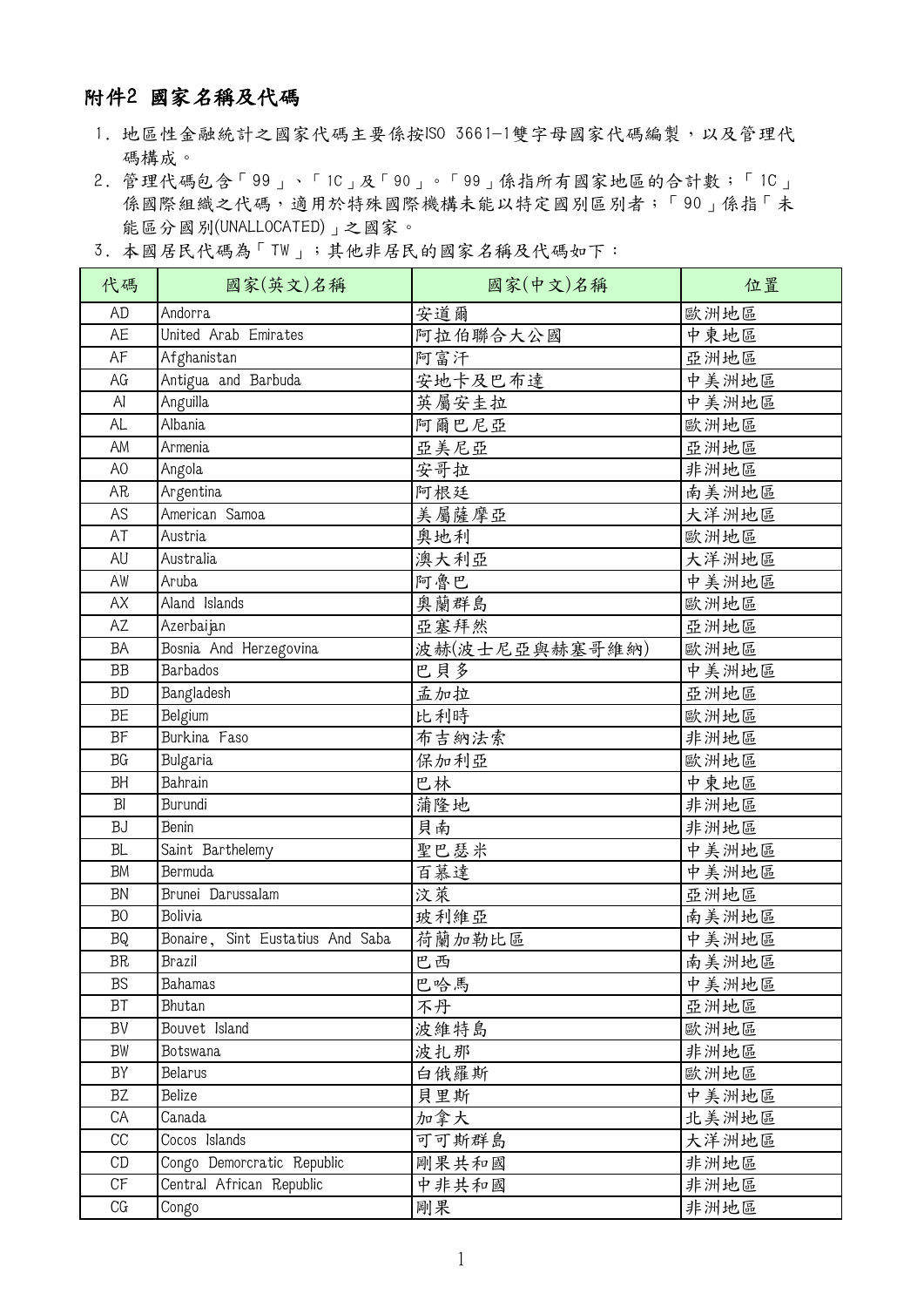| 代碼             | 國家(英文)名稱                                        | 國家(中文)名稱    | 位置    |
|----------------|-------------------------------------------------|-------------|-------|
| <b>CH</b>      | Switzerland                                     | 瑞士          | 歐洲地區  |
| CI             | Côte d'Ivoire                                   | 象牙海岸        | 非洲地區  |
| <b>CK</b>      | Cook Islands                                    | 科克群島        | 大洋洲地區 |
| CL             | Chile                                           | 智利          | 南美洲地區 |
| <b>CM</b>      | Cameroon                                        | 喀麥隆         | 非洲地區  |
| <b>CN</b>      | China                                           | 大陸          | 亞洲地區  |
| CO             | Colombia                                        | 哥倫比亞        | 南美洲地區 |
| CR             | Costa Rica                                      | 哥斯大黎加       | 中美洲地區 |
| CU             | Cuba                                            | 舌巴          | 中美洲地區 |
| <b>CV</b>      | Cape Verde                                      | 維德角         | 非洲地區  |
| CW             | Curacao                                         | 古拉索         | 中美洲地區 |
| CX             | Christmas Islands                               | 聖誕島         | 大洋洲地區 |
| CY             | Cyprus                                          | 賽普勒斯        | 歐洲地區  |
| CZ             | Czech Republic                                  | 捷克          | 歐洲地區  |
| DE             | Germany                                         | 德國          | 歐洲地區  |
| <b>DJ</b>      | Djibouti                                        | 吉布地         | 非洲地區  |
| <b>DK</b>      | Denmark                                         | 丹麥          | 歐洲地區  |
| <b>DM</b>      | Dominica                                        | 多米尼克        | 中美洲地區 |
| D <sub>0</sub> | Dominican Republic                              | 多明尼加        | 中美洲地區 |
| DZ             | Algeria                                         | 阿爾及利亞       | 非洲地區  |
| EC             | Ecuador                                         | 厄瓜多         | 南美洲地區 |
| EE             | Estonia                                         | 愛沙尼亞        | 歐洲地區  |
| EG             | Egypt                                           | 埃及          | 非洲地區  |
| ER             | Eritrea                                         | 厄利垂亞        | 非洲地區  |
| ES             | Spain                                           | 西班牙         | 歐洲地區  |
| ET             | Ethiopia                                        | 衣索比亞        | 非洲地區  |
| F <sub>l</sub> | Finland                                         | 芬蘭          | 歐洲地區  |
| FJ             | Fij                                             | 斐濟          | 大洋洲地區 |
| <b>FK</b>      | Falkland Islands (Malvinas)                     | 福克蘭群島       | 南美洲地區 |
| FM             | Federated States of Micronesia                  | 密克羅尼西亞聯邦    | 大洋洲地區 |
| F <sub>0</sub> | Faeroe Islands                                  | 法羅群島        | 歐洲地區  |
| FR             | France                                          | 法國          | 歐洲地區  |
| GA             | Gabon                                           | 加彭          | 非洲地區  |
| $G$ $B$        | United Kingdom                                  | 英國          | 歐洲地區  |
| GD             | Grenada                                         | 格瑞那達        | 中美洲地區 |
| GE             | Georgia                                         | 喬治亞         | 亞洲地區  |
| GF             | French Guiana                                   | 法屬圭亞那       | 南美洲地區 |
| GG             | Guernsey                                        | 根西          | 歐洲地區  |
| GH             | Ghana                                           | 迦納          | 非洲地區  |
| GI             | Gibraltar                                       | 直布羅陀        | 歐洲地區  |
| GL             | Greenland                                       | 格陵蘭         | 北美洲地區 |
| GM             | Gambia                                          | 甘比亞         | 非洲地區  |
| GN             | Guinea                                          | 幾內亞         | 非洲地區  |
| GP             | Guadeloupe                                      | 瓜德魯普島       | 中美洲地區 |
| GQ             | Equatorial Guinea                               | 赤道幾內亞       | 非洲地區  |
| GR             | Greece                                          | 希臘          | 歐洲地區  |
| GS             | South Georgia and The South<br>Sandwich Islands | 南喬治亞及南三明治群島 | 大洋洲地區 |
| $G$ T          | Guatemala                                       | 瓜地馬拉        | 中美洲地區 |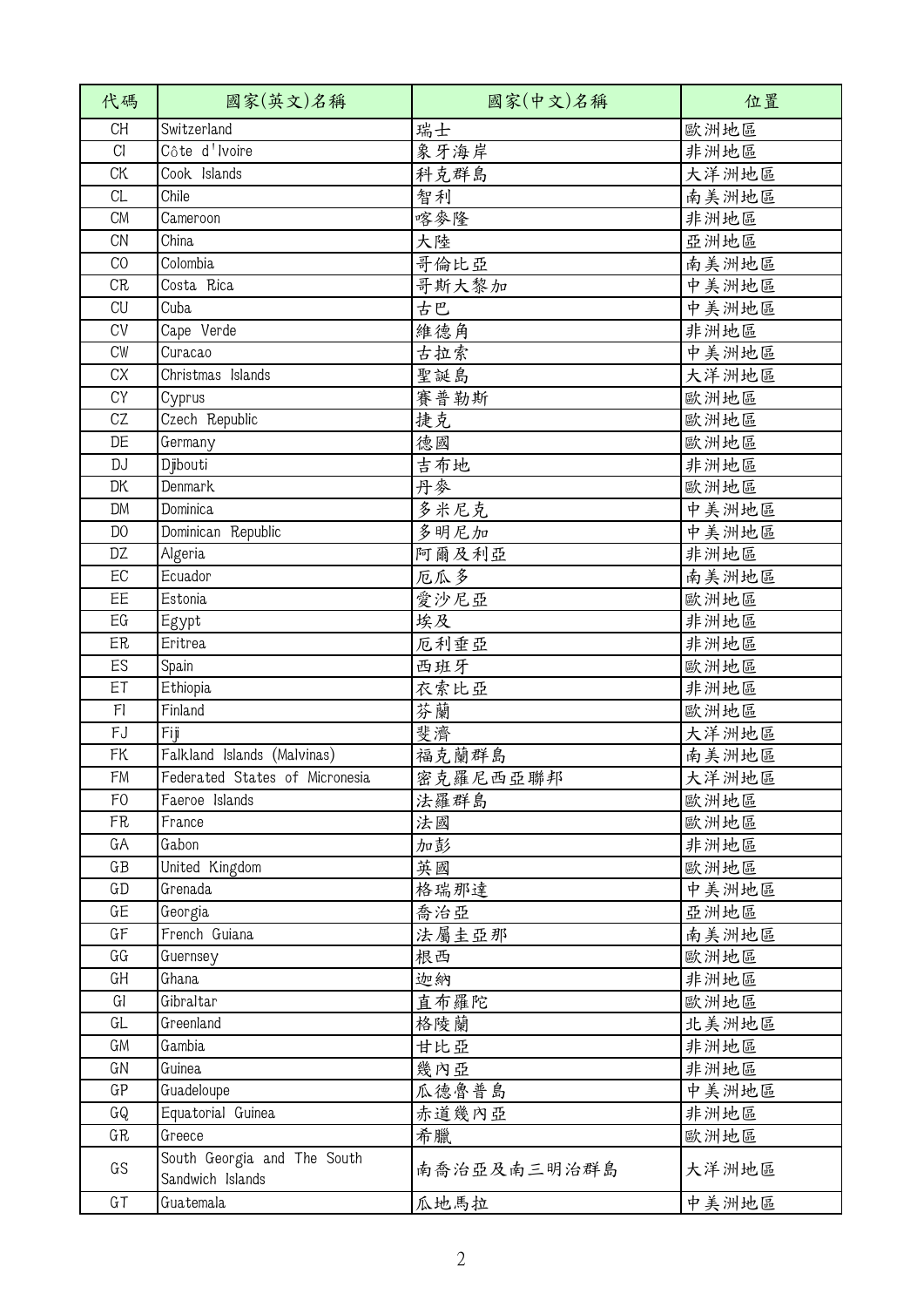| 代碼                     | 國家(英文)名稱                               | 國家(中文)名稱 | 位置    |
|------------------------|----------------------------------------|----------|-------|
| GU                     | Guam                                   | 關島       | 大洋洲地區 |
| GW                     | Guinea-Bissau                          | 幾內亞比索    | 非洲地區  |
| GY                     | Guyana                                 | 蓋亞那      | 南美洲地區 |
| HK                     | Hong Kong SAR                          | 香港       | 亞洲地區  |
| HM                     | Heard and Mcdonald Islands             | 赫德及麥當勞群島 | 大洋洲地區 |
| HN                     | Honduras                               | 宏都拉斯     | 中美洲地區 |
| HR                     | Croatia                                | 克羅埃西亞    | 歐洲地區  |
| HT                     | Haiti                                  | 海地       | 中美洲地區 |
| HU                     | Hungary                                | 匈牙利      | 歐洲地區  |
| ID                     | Indonesia                              | 印尼       | 亞洲地區  |
| IE                     | Ireland                                | 愛爾蘭      | 歐洲地區  |
| IL                     | Israel                                 | 以色列      | 中東地區  |
| IM                     | Isle Of Man                            | 曼島       | 歐洲地區  |
| $\mathsf{IN}$          | India                                  | 印度       | 亞洲地區  |
| 10                     | British Indian Ocean Territory         | 英屬印度洋地區  | 非洲地區  |
| 1Q                     | Iraq                                   | 伊拉克      | 中東地區  |
| IR                     | Iran                                   | 伊朗       | 中東地區  |
| IS                     | Iceland                                | 冰島       | 歐洲地區  |
| $\mathsf{I}\mathsf{T}$ | Italy                                  | 義大利      | 歐洲地區  |
| JE                     | Jersey                                 | 澤西島      | 歐洲地區  |
| <b>JM</b>              | Jamaica                                | 牙買加      | 中美洲地區 |
| JO                     | Jordan                                 | 約旦       | 中東地區  |
| JP                     | Japan                                  | 日本       | 亞洲地區  |
| KE                     | Kenya                                  | 肯亞       | 非洲地區  |
| ΚG                     | Kyrgyzstan                             | 吉爾吉斯     | 亞洲地區  |
| KH                     | Cambodia                               | 東埔寨      | 亞洲地區  |
| KI                     | Kiribati                               | 吉里巴斯     | 大洋洲地區 |
| <b>KM</b>              | Comoros                                | 葛摩       | 非洲地區  |
| KN                     | St. Christopher/St. Kitts and<br>Nevis | 聖克里斯多福   | 中美洲地區 |
| KP                     | North Korea                            | 北韓       | 亞洲地區  |
| KR                     | South Korea                            | 南韓       | 亞洲地區  |
| KW                     | Kuwait                                 | 科威特      | 中東地區  |
| ΚY                     | Cayman Islands                         | 開曼群島     | 中美洲地區 |
| ΚZ                     | Kazakhstan                             | 哈薩克      | 亞洲地區  |
| LA                     | Laos                                   | 寮國       | 亞洲地區  |
| LB                     | Lebanon                                | 黎巴嫩      | 中東地區  |
| LC                     | St. Lucia                              | 聖露西亞     | 中美洲地區 |
| $\lfloor$              | Liechtenstein                          | 列支敦斯堡    | 歐洲地區  |
| LK                     | Sri Lanka                              | 斯里蘭卡     | 亞洲地區  |
| <b>LR</b>              | Liberia                                | 賴比瑞亞     | 非洲地區  |
| LS                     | Lesotho                                | 賴索托      | 非洲地區  |
| LT                     | Lithuania                              | 立陶宛      | 歐洲地區  |
| LU                     | Luxembourg                             | 盧森堡      | 歐洲地區  |
| LV                     | Latvia                                 | 拉脫維亞     | 歐洲地區  |
| LY                     | Liby                                   | 利比亞      | 非洲地區  |
| ΜA                     | Morocco                                | 摩洛哥      | 非洲地區  |
| MC                     | Monaco                                 | 摩納哥      | 歐洲地區  |
| MD                     | Moldova                                | 摩爾多瓦     | 歐洲地區  |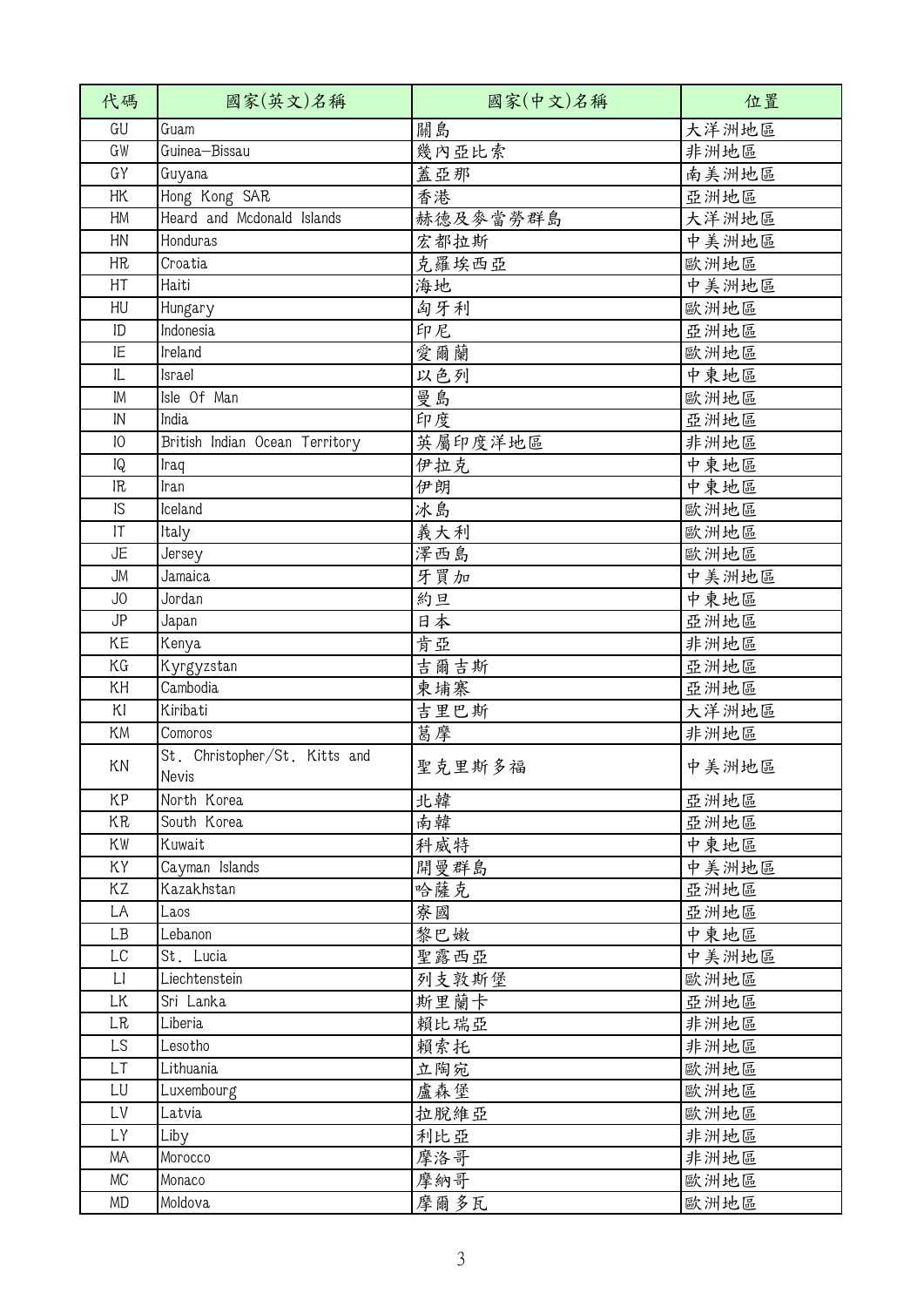| 代碼             | 國家(英文)名稱                   | 國家(中文)名稱 | 位置    |
|----------------|----------------------------|----------|-------|
| ME             | Montenegro                 | 蒙特內哥羅    | 歐洲地區  |
| MF             | Saint Martin (French Part) | 聖馬丁(法屬)  | 中美洲地區 |
| MG             | Madagascar                 | 馬達加斯加    | 非洲地區  |
| MH             | Marshall Islands           | 馬紹爾群島    | 大洋洲地區 |
| MK             | Macedonia FYR              | 馬其頓      | 歐洲地區  |
| ML.            | Mali                       | 馬利       | 非洲地區  |
| <b>MM</b>      | Myanmar                    | 緬甸       | 亞洲地區  |
| MN             | Mongolia                   | 蒙古       | 亞洲地區  |
| <b>MO</b>      | Macao SAR                  | 澳門       | 亞洲地區  |
| MP             | Northern Mariana Islands   | 北里亞納群島   | 大洋洲地區 |
| MQ             | Martinique                 | 法屬馬丁尼克   | 中美洲地區 |
| <b>MR</b>      | Mauritania                 | 茅利塔尼亞    | 非洲地區  |
| <b>MS</b>      | Montserrat                 | 蒙特塞拉特    | 中美洲地區 |
| MT             | Malta                      | 馬爾他      | 歐洲地區  |
| MU             | Mauritius                  | 模里西斯     | 非洲地區  |
| MV             | Maldives                   | 馬爾地夫     | 大洋洲地區 |
| MW             | Malawi                     | 馬拉威      | 非洲地區  |
| <b>MX</b>      | Mexico                     | 墨西哥      | 中美洲地區 |
| MY             | Malaysia                   | 馬來西亞     | 亞洲地區  |
| <b>MZ</b>      | Mozambique                 | 莫三比克     | 非洲地區  |
| <b>ΝΑ</b>      | Namibia                    | 納米比亞     | 非洲地區  |
| <b>NC</b>      | New Caledonia              | 新喀里多尼亞   | 大洋洲地區 |
| <b>NE</b>      | Niger                      | 尼日       | 非洲地區  |
| NF             | Norfolk Island             | 諾福克群島    | 大洋洲地區 |
| ΝG             | Nigeria                    | 奈及利亞     | 非洲地區  |
| N <sub>l</sub> | Nicaragua                  | 尼加拉瓜     | 中美洲地區 |
| <b>NL</b>      | Netherlands                | 荷蘭       | 歐洲地區  |
| N <sub>O</sub> | Norway                     | 挪威       | 歐洲地區  |
| <b>NP</b>      | Nepal                      | 尼泊爾      | 亞洲地區  |
| <b>NR</b>      | Nauru                      | 諾魯       | 大洋洲地區 |
| <b>NU</b>      | Niue                       | 紐威島      | 大洋洲地區 |
| ΝZ             | New Zealand                | 紐西蘭      | 大洋洲地區 |
| OM             | Oman                       | 阿曼       | 中東地區  |
| PA             | Panama                     | 巴拿馬      | 中美洲地區 |
| PE             | Peru                       | 秘魯       | 南美洲地區 |
| PF             | French Polynesia           | 法屬玻里尼西亞  | 大洋洲地區 |
| PG             | Papua New Guinea           | 巴布亞新幾內亞  | 大洋洲地區 |
| PH             | Philippines                | 菲律賓      | 亞洲地區  |
| PK             | Pakistan                   | 巴基斯坦     | 亞洲地區  |
| PL             | Poland                     | 波蘭       | 歐洲地區  |
| PM             | Saint Pierre and Miquelon  | 聖匹及密啟倫群島 | 北美洲地區 |
| PN             | Pitcairn                   | 皮特康島     | 大洋洲地區 |
| PR             | Puerto Rico                | 波多黎各     | 中美洲地區 |
| PS             | Palestinian Territory      | 巴勒斯坦     | 中東地區  |
| PT             | Portugal                   | 葡萄牙      | 歐洲地區  |
| PW             | Palau                      | 帛琉       | 大洋洲地區 |
| PY             | Paraguay                   | 巴拉圭      | 南美洲地區 |
| QA             | Qatar                      | 卡達       | 中東地區  |
| RE             | Reunion                    | 留尼旺      | 非洲地區  |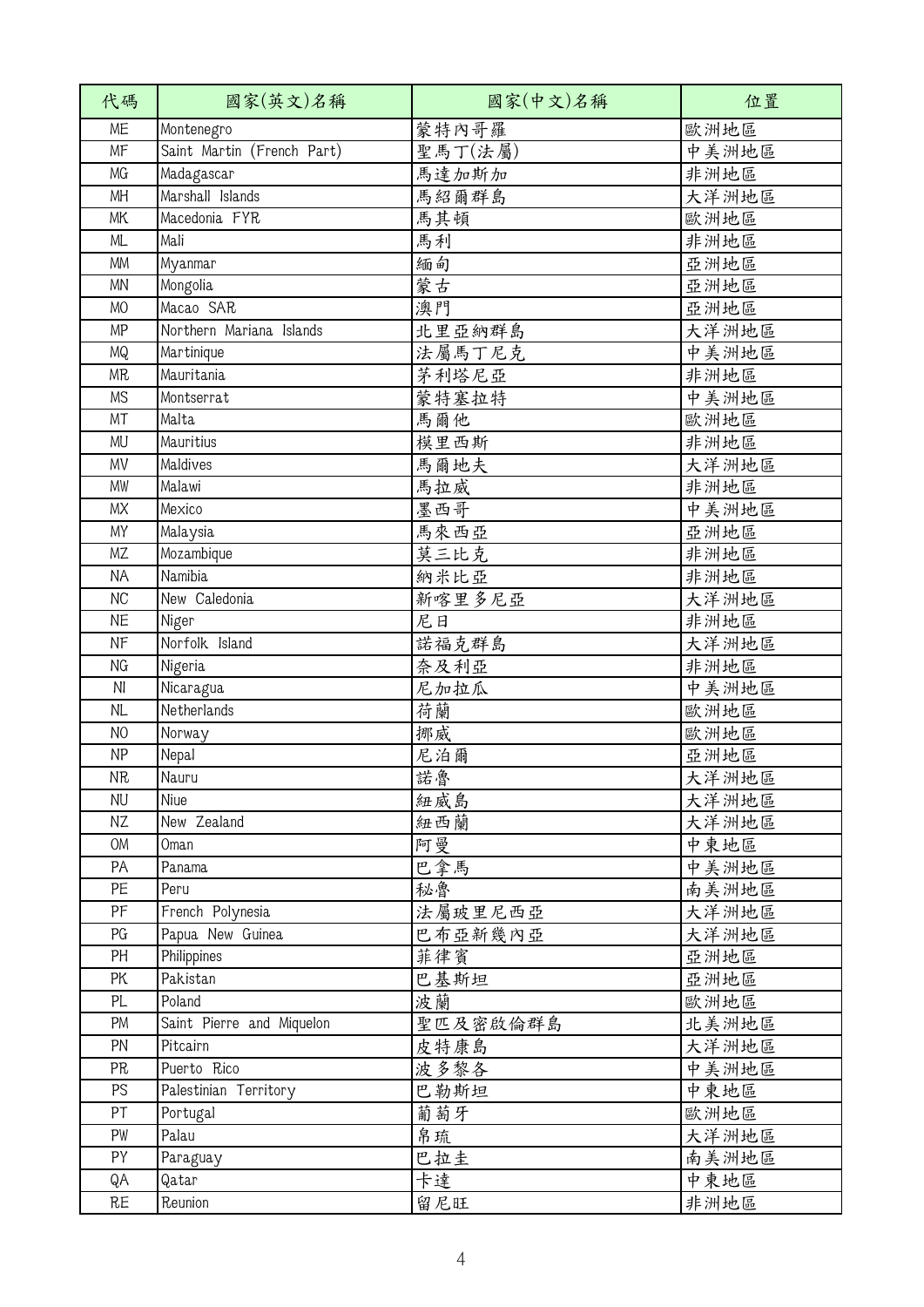| 代碼             | 國家(英文)名稱                                        | 國家(中文)名稱  | 位置    |
|----------------|-------------------------------------------------|-----------|-------|
| R <sub>0</sub> | Romania                                         | 羅馬尼亞      | 歐洲地區  |
| RS             | Serbia                                          | 塞爾維亞      | 歐洲地區  |
| <b>RU</b>      | Russian Federation                              | 俄羅斯聯邦     | 歐洲地區  |
| <b>RW</b>      | Rwanda                                          | 盧安達       | 非洲地區  |
| SA             | Saudi Arabia                                    | 沙烏地阿拉伯    | 中東地區  |
| <b>SB</b>      | Solomon Islands                                 | 索羅門群島     | 大洋洲地區 |
| SC             | Seychelles                                      | 塞席爾       | 非洲地區  |
| SD             | Sudan                                           | 蘇丹        | 非洲地區  |
| <b>SE</b>      | Sweden                                          | 瑞典        | 歐洲地區  |
| SG             | Singapore                                       | 新加坡       | 亞洲地區  |
| <b>SH</b>      | Saint Helena, Ascension and Tristan<br>da Cunha | 聖赫勒拿島     | 非洲地區  |
| SI             | Slovenia                                        | 斯洛凡尼亞     | 歐洲地區  |
| SJ             | Svalbard and Jan Mayen                          | 斯瓦巴及尖棉島   | 歐洲地區  |
| SK             | Slovakia                                        | 斯洛伐克      | 歐洲地區  |
| <b>SL</b>      | Sierra Leone                                    | 獅子山       | 非洲地區  |
| <b>SM</b>      | San Marino                                      | 聖馬利諾      | 歐洲地區  |
| SN             | Senegal                                         | 塞內加爾      | 非洲地區  |
| S <sub>0</sub> | Somalia                                         | 索馬利亞      | 非洲地區  |
| <b>SR</b>      | Suriname                                        | 蘇利南       | 南美洲地區 |
| SS             | South Sudan                                     | 南蘇丹       | 非洲地區  |
| <b>ST</b>      | Sao Tome And Principe                           | 聖多美普林西比   | 非洲地區  |
| SV             | El Salvador                                     | 薩爾瓦多      | 中美洲地區 |
| SX             | Sint Maarten                                    | 聖馬丁(荷屬)   | 中美洲地區 |
| SY             | Syria                                           | 敘利亞       | 中東地區  |
| SZ             | Eswatini                                        | 史瓦帝尼      | 非洲地區  |
| TC             | Turks And Caicos Islands                        | 特克斯與凱科斯群島 | 中美洲地區 |
| TD             | Chad                                            | 查德        | 非洲地區  |
| TF             | French Southern Territories                     | 法屬南部屬地    | 歐洲地區  |
| TG             | Togo                                            | 多哥        | 非洲地區  |
| <b>TH</b>      | Thailand                                        | 泰國        | 亞洲地區  |
| TJ             | Tajkistan                                       | 塔吉克       | 亞洲地區  |
| ΤK             | Tokelau                                         | 托克勞群島     | 大洋洲地區 |
| TL             | Timor Leste                                     | 東帝汶       | 亞洲地區  |
| TM             | Turkmenistan                                    | 土庫曼       | 亞洲地區  |
| TN             | Tunisia                                         | 突尼西亞      | 非洲地區  |
| T <sub>0</sub> | Tonga                                           | 東加        | 大洋洲地區 |
| TR             | Turkey                                          | 土耳其       | 歐洲地區  |
| TT             | Trinidad And Tobago                             | 千里達及托巴哥   | 中美洲地區 |
| TV             | Tuvalu                                          | 吐瓦魯       | 大洋洲地區 |
| TZ             | Tanzania, United Republic Of                    | 坦尚尼亞      | 非洲地區  |
| UA             | Ukraine                                         | 烏克蘭       | 歐洲地區  |
| UG             | Uganda                                          | 烏干達       | 非洲地區  |
| UM             | United States Minor Outlying Islands            | 美屬邊疆群島    | 北美洲地區 |
| US             | United States                                   | 美國        | 北美洲地區 |
| UΥ             | Uruguay                                         | 烏拉圭       | 南美洲地區 |
| UZ             | Uzbekistan                                      | 烏茲別克      | 亞洲地區  |
| VA             | Vatican City State                              | 梵諦岡       | 歐洲地區  |